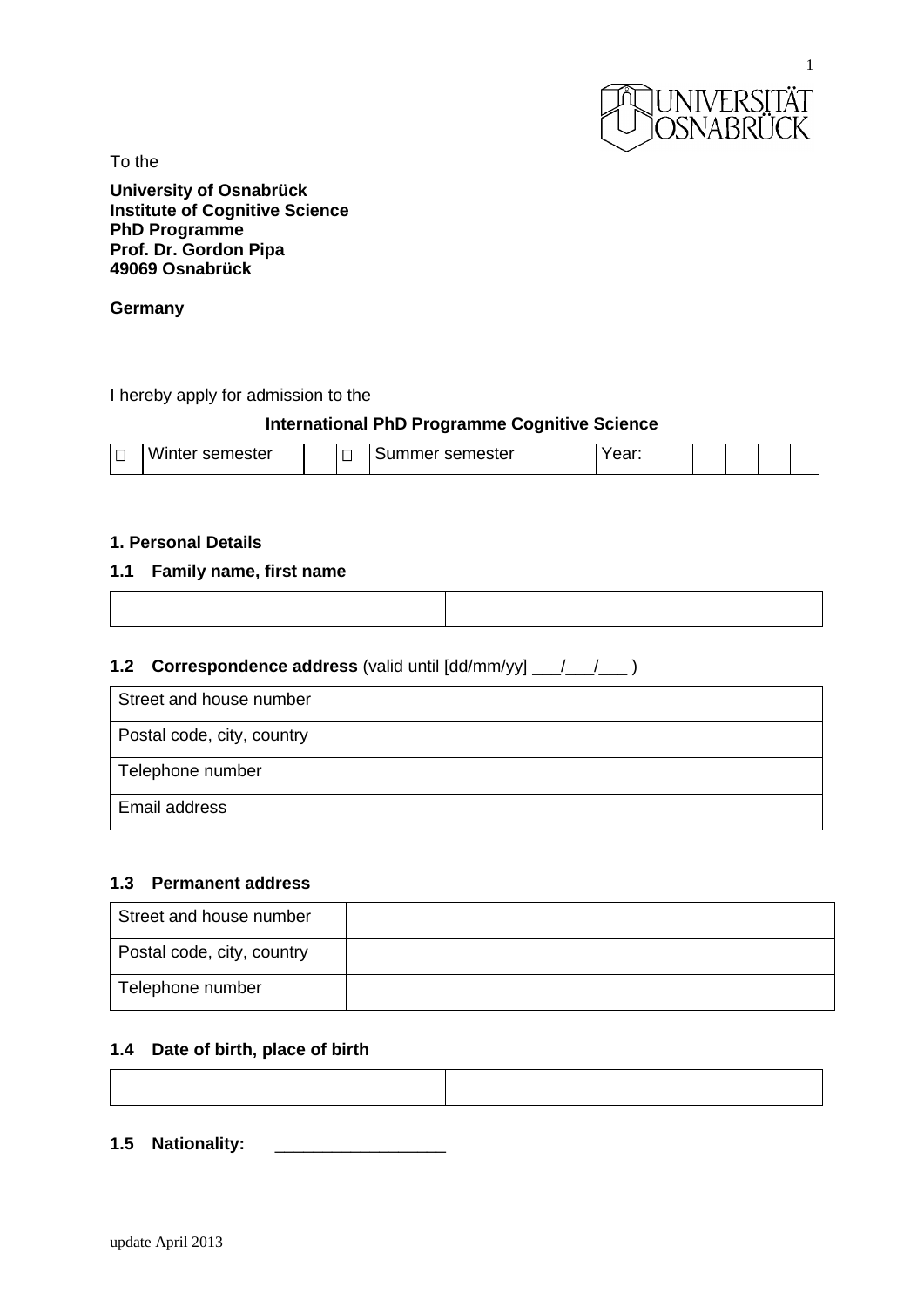**1.6 Sex female n male** 

**1.7 Family status Solution**  $\Box$  single **married** children:

- **1.8 Country of permanent residence**: \_\_\_\_\_\_\_\_\_\_\_\_\_\_\_\_\_\_\_\_\_\_\_\_\_\_\_\_\_\_\_\_\_
- **1.9 In case you have not always lived in this country, please list other countries where you have lived and the dates you lived there:**

| Country (and place) | from (mm/yyyy) | to $(mm/yyyy)$ |
|---------------------|----------------|----------------|
|                     |                |                |
|                     |                |                |
|                     |                |                |

# **2. Education**

# **2.1 Secondary school education**

Secondary school qualifications (0+A-Level, Baccalaureat, Matura, Abitur, etc.):

\_\_\_\_\_\_\_\_\_\_\_\_\_\_\_\_\_\_\_\_\_\_\_\_\_\_\_\_\_\_\_\_\_\_\_\_\_\_\_\_\_\_\_\_\_\_\_\_\_\_\_\_\_\_\_\_\_\_\_\_\_\_

\_\_\_\_\_\_\_\_\_\_\_\_\_\_\_\_\_\_\_\_\_\_\_\_\_\_\_\_\_\_\_\_\_\_\_\_\_\_\_\_\_\_\_\_\_\_\_\_\_\_\_\_\_\_\_\_\_\_\_\_\_\_

Name of city and country where these certificates were attained:

Year in which you received these certificates

# **2.2 Courses of academic education completed**

Please list the academic degree programmes you have completed (including the name of university or college, principal subject(s), dates of attendance, degree obtained, date of final examination, and examination results).

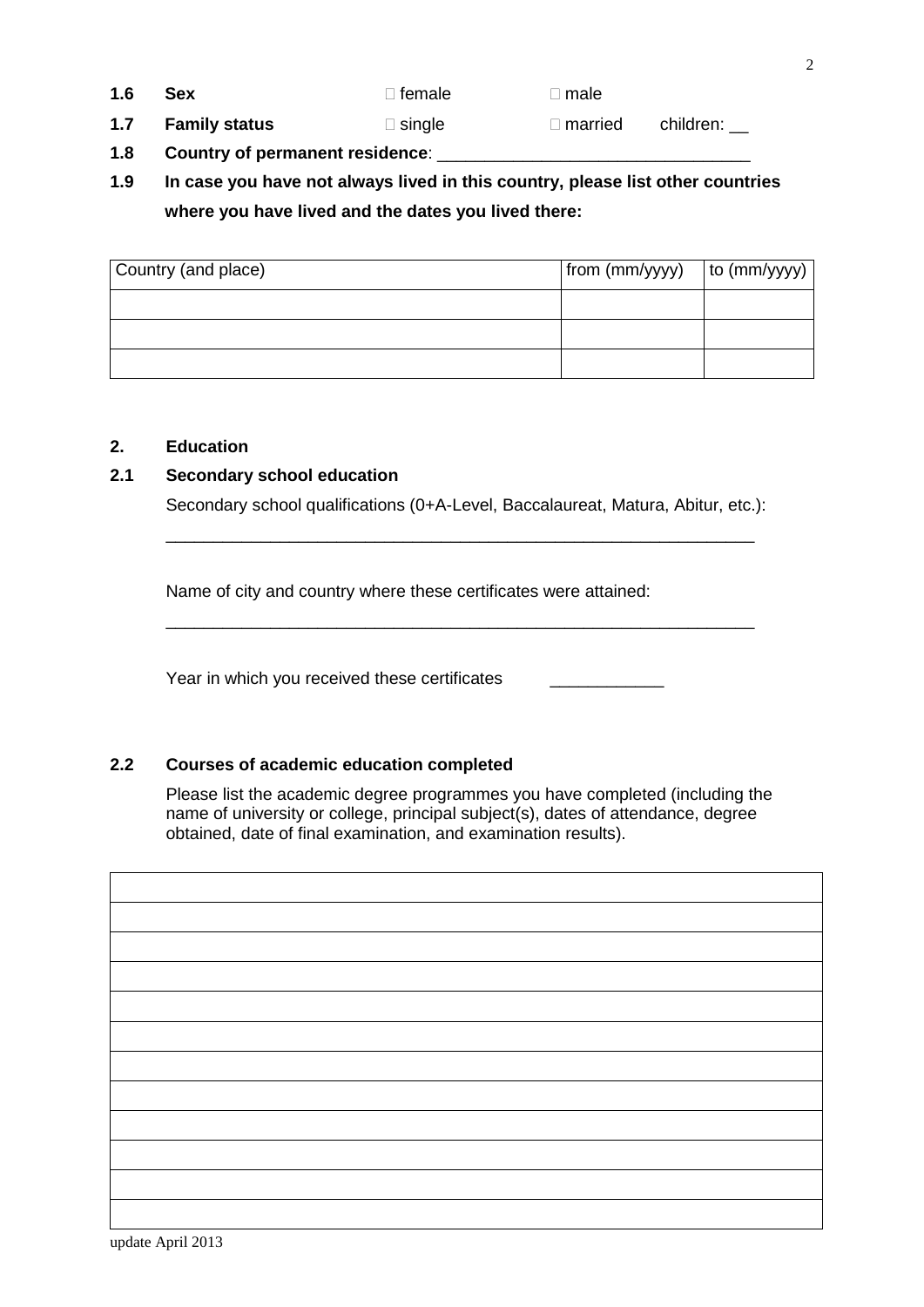

# **2.3 Courses of academic education failed or not completed**

Please list any academic degree programmes you have previously failed or did not complete (including the name of university or college, the principal subject(s), dates of attendance, and the reason for non-completion).

# **2.4 Professional qualifications and experience**

# **2.4.1 Details of professional qualifications:**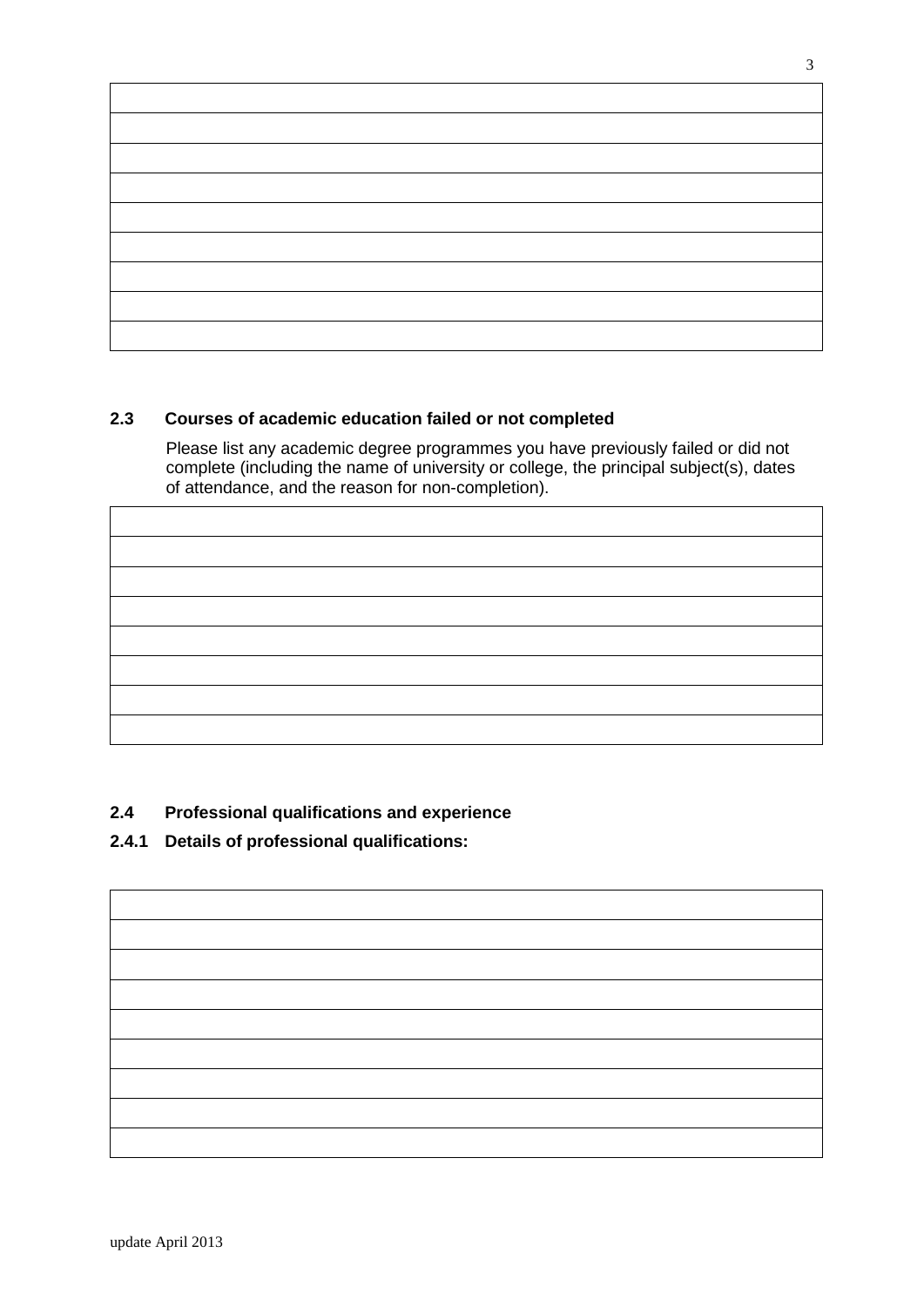# **2.4.2 Details of career (in chronological order)**

Please list dates, employer/place/country, and position/nature of responsibility.

# **2.5 Details of any specialised knowledge, training, or postgraduate experience relevant to your application (including academic summer schools):**

# **2.6 Has any of your work been published?**

Please give details of bibliographic reference.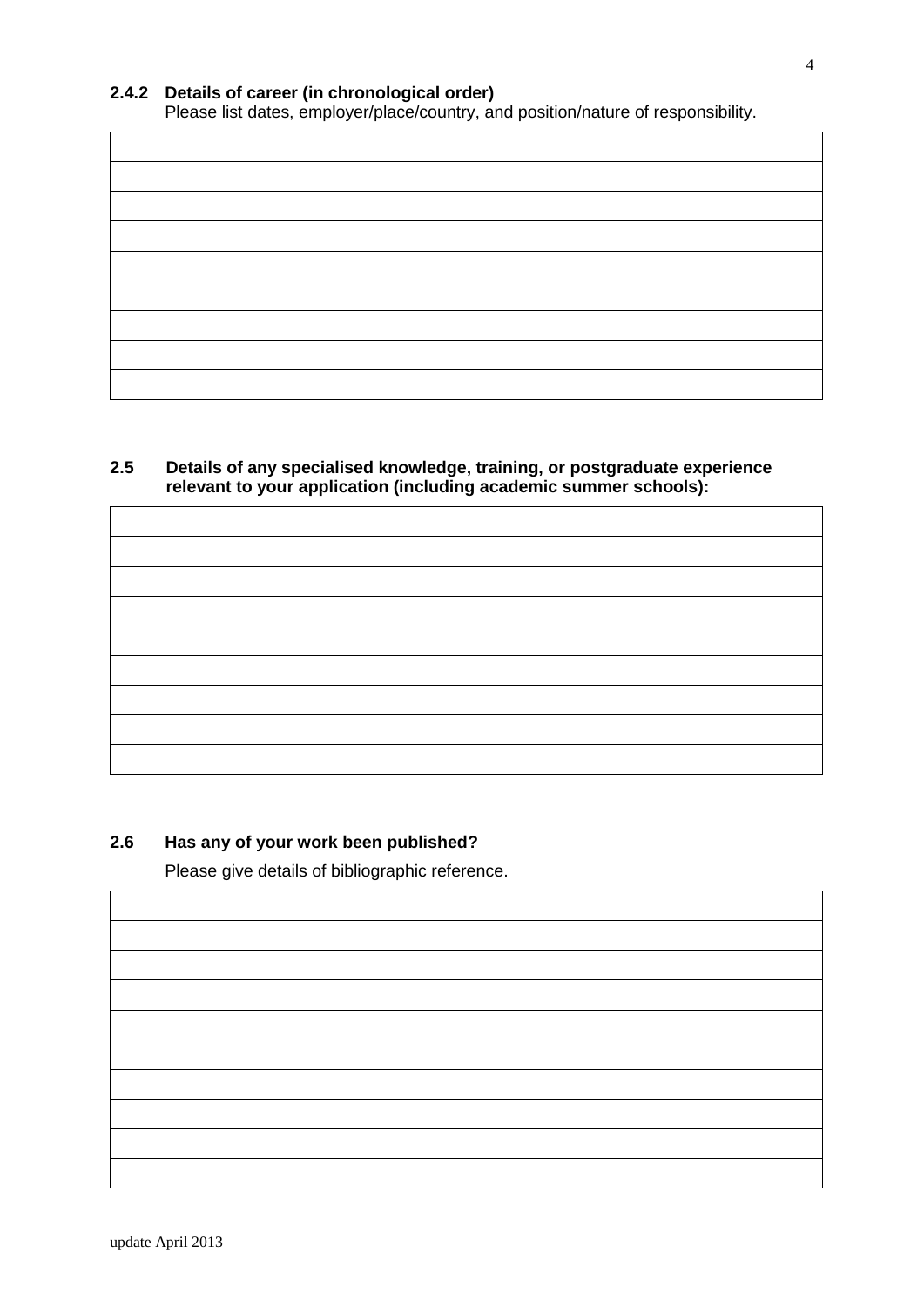# **2.7 Have you presented any of your work at a conference or workshop?**

Please give title, date and name of the conference/workshop.

**2.8 Have you received any academic distinctions, prizes, awards, or scholarships?**  If so, please give details:

#### **3. Languages:**

**3.1 Mother tongue** \_\_\_\_\_\_\_\_\_\_\_\_\_\_\_\_\_\_\_\_\_\_\_\_

# **3.2 What other languages do you speak?**

| Language | level:<br>near-native/good/fair/basic | Certificate(s) held |
|----------|---------------------------------------|---------------------|
|          |                                       |                     |
|          |                                       |                     |
|          |                                       |                     |

# **3.3 Certificates for English (unless mother tongue)**

- $\Box$ I have enclosed the TOEFL-test certificate (with a score of at least 550 points or computer-based test with a score of at least 213 points)
- I have enclosed an equivalent certificate proving my proficiency in English
- □ I have enclosed certificates proving that I have studied English for at least 6 years at school (including marks obtained for the last two years)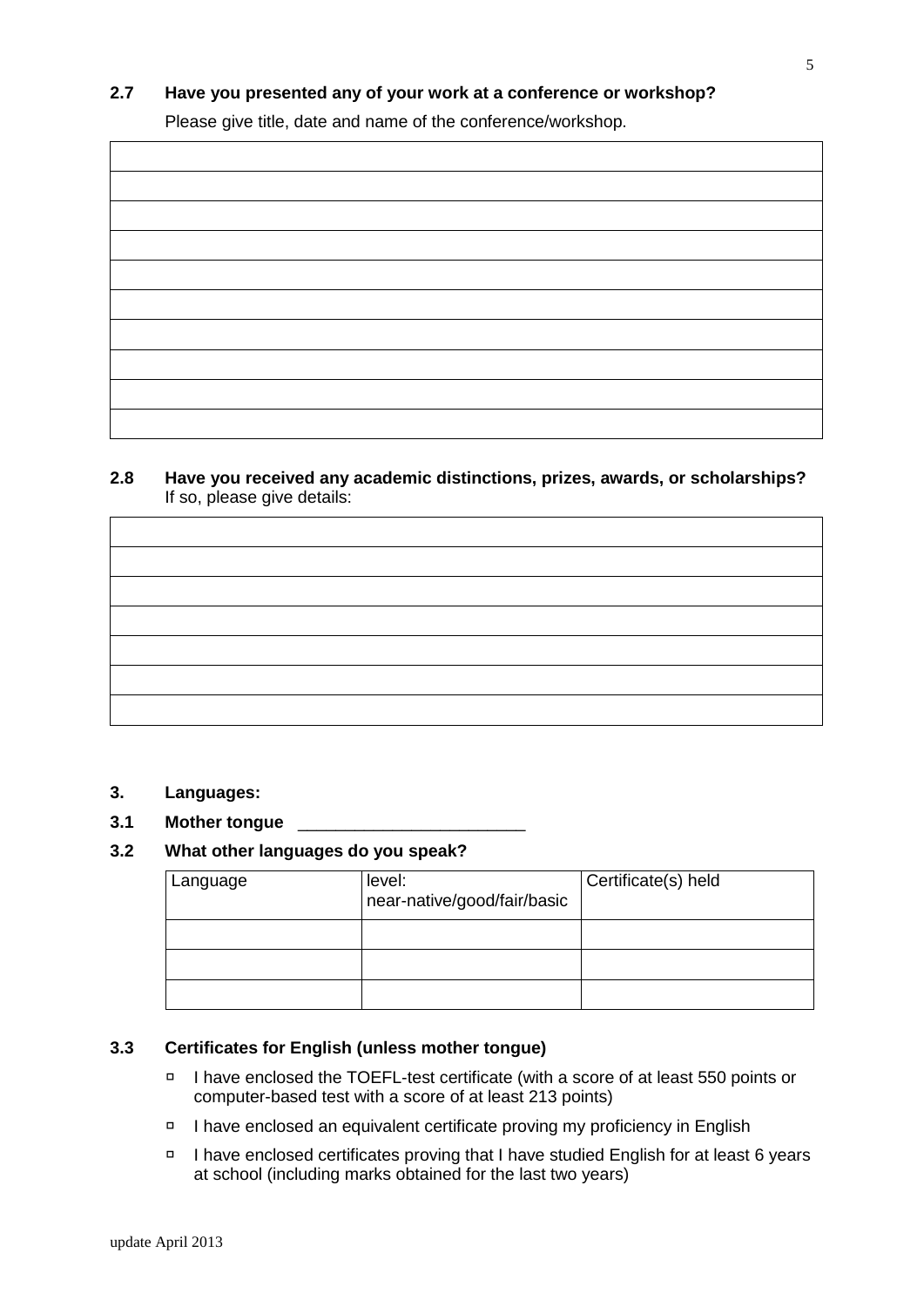## **4. Non-Academic Interests and Activities:**

Please list any non-academic activities or interests (sports, social, cultural, etc.) that you were involved in in the past or that you are still involved in:

| <u> 1989 - Johann Barn, mars ann an t-Amhain Aonaich an t-Aonaich an t-Aonaich an t-Aonaich an t-Aonaich an t-Aon</u>  |  |
|------------------------------------------------------------------------------------------------------------------------|--|
|                                                                                                                        |  |
|                                                                                                                        |  |
|                                                                                                                        |  |
|                                                                                                                        |  |
|                                                                                                                        |  |
|                                                                                                                        |  |
|                                                                                                                        |  |
|                                                                                                                        |  |
|                                                                                                                        |  |
|                                                                                                                        |  |
|                                                                                                                        |  |
|                                                                                                                        |  |
|                                                                                                                        |  |
|                                                                                                                        |  |
|                                                                                                                        |  |
|                                                                                                                        |  |
|                                                                                                                        |  |
|                                                                                                                        |  |
|                                                                                                                        |  |
|                                                                                                                        |  |
|                                                                                                                        |  |
|                                                                                                                        |  |
|                                                                                                                        |  |
|                                                                                                                        |  |
|                                                                                                                        |  |
|                                                                                                                        |  |
|                                                                                                                        |  |
|                                                                                                                        |  |
|                                                                                                                        |  |
| <u> 1989 - Johann Stoff, deutscher Stoffen und der Stoffen und der Stoffen und der Stoffen und der Stoffen und der</u> |  |

## **5. References:**

Names and addresses of two referees who are willing to provide academic references (the admissions committee will contact the referees, if required):

# **Referee 1:**

| Name           |  |
|----------------|--|
| Position       |  |
| Postal address |  |
| Email address  |  |

# **Referee 2:**

| Name           |  |
|----------------|--|
| Position       |  |
| Postal address |  |
| Email address  |  |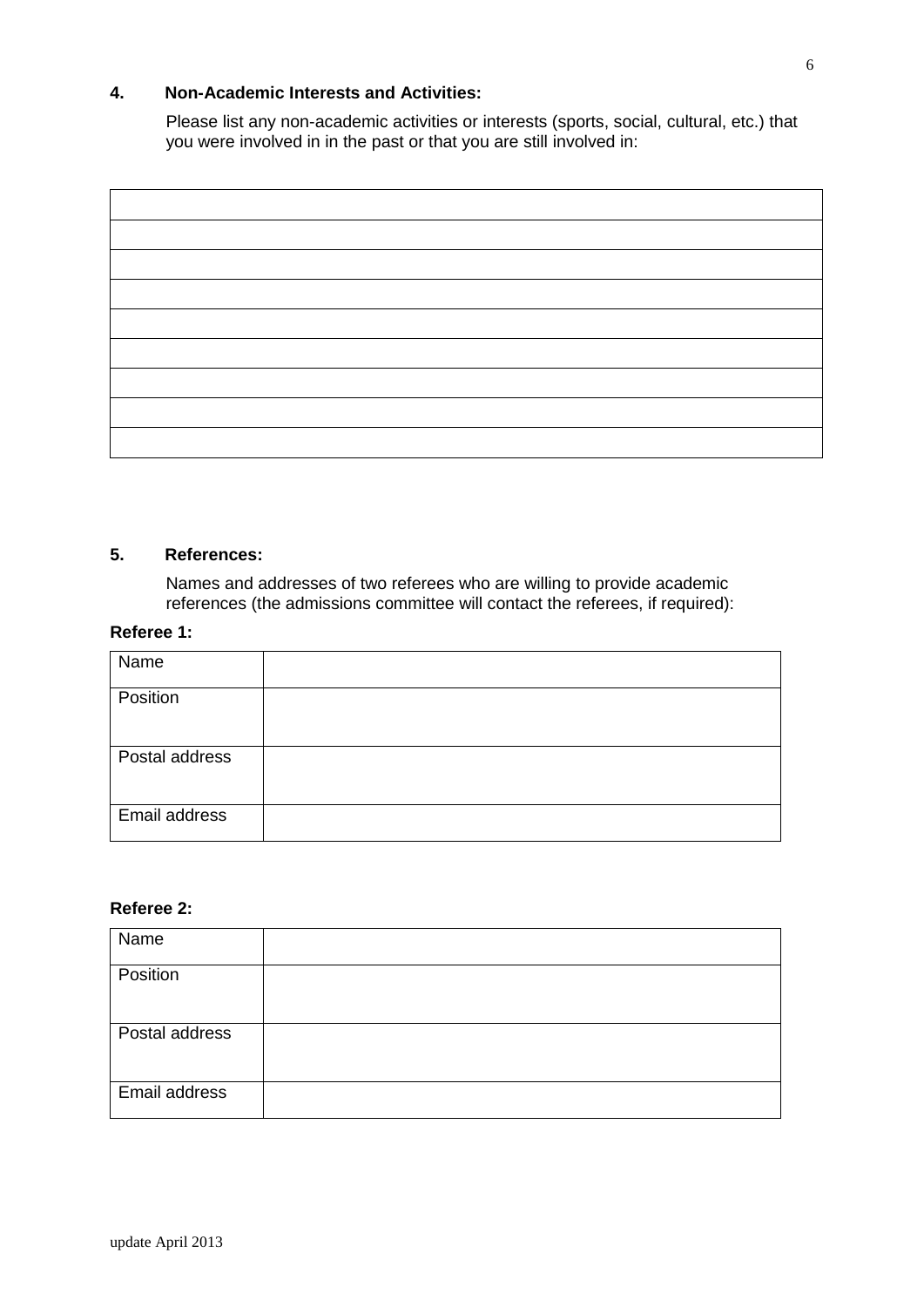#### **6. For Statistical Purposes:**

## **6.1 How did you learn about the Osnabrück Cognitive Science Graduate Programme?**

\_\_\_\_\_\_\_\_\_\_\_\_\_\_\_\_\_\_\_\_\_\_\_\_\_\_\_\_\_\_\_\_\_\_\_\_\_\_\_\_\_\_\_\_\_\_\_\_\_\_\_\_\_\_\_\_\_\_\_\_\_\_\_\_\_\_\_ \_\_\_\_\_\_\_\_\_\_\_\_\_\_\_\_\_\_\_\_\_\_\_\_\_\_\_\_\_\_\_\_\_\_\_\_\_\_\_\_\_\_\_\_\_\_\_\_\_\_\_\_\_\_\_\_\_\_\_\_\_\_\_\_\_\_\_

#### **6.2 In case you are also applying to other universities, please give details:**

| University | Degree programme |
|------------|------------------|
|            |                  |
|            |                  |
|            |                  |

#### **7. Financial Arrangements**

## **7.1 □ I would hereby like to apply for a scholarship**

### **7.2 Have you already secured any other scholarship for your PhD studies?**

| Source (name and full address) | Annual amount duration |  |
|--------------------------------|------------------------|--|
|                                |                        |  |
|                                |                        |  |
|                                |                        |  |

#### **7.3 What applications for scholarships or other financial assistance have you made or do you intend to make?**

| Source (name and full address) | Annual amount duration |  |
|--------------------------------|------------------------|--|
|                                |                        |  |
|                                |                        |  |
|                                |                        |  |

# **7.4 In the event that no financial assistance will be available, are you able to finance your studies privately?**

- □ yes, I have available an annual amount of \_\_\_\_\_\_\_ Euro p.a. for \_\_\_\_ years.
- □ no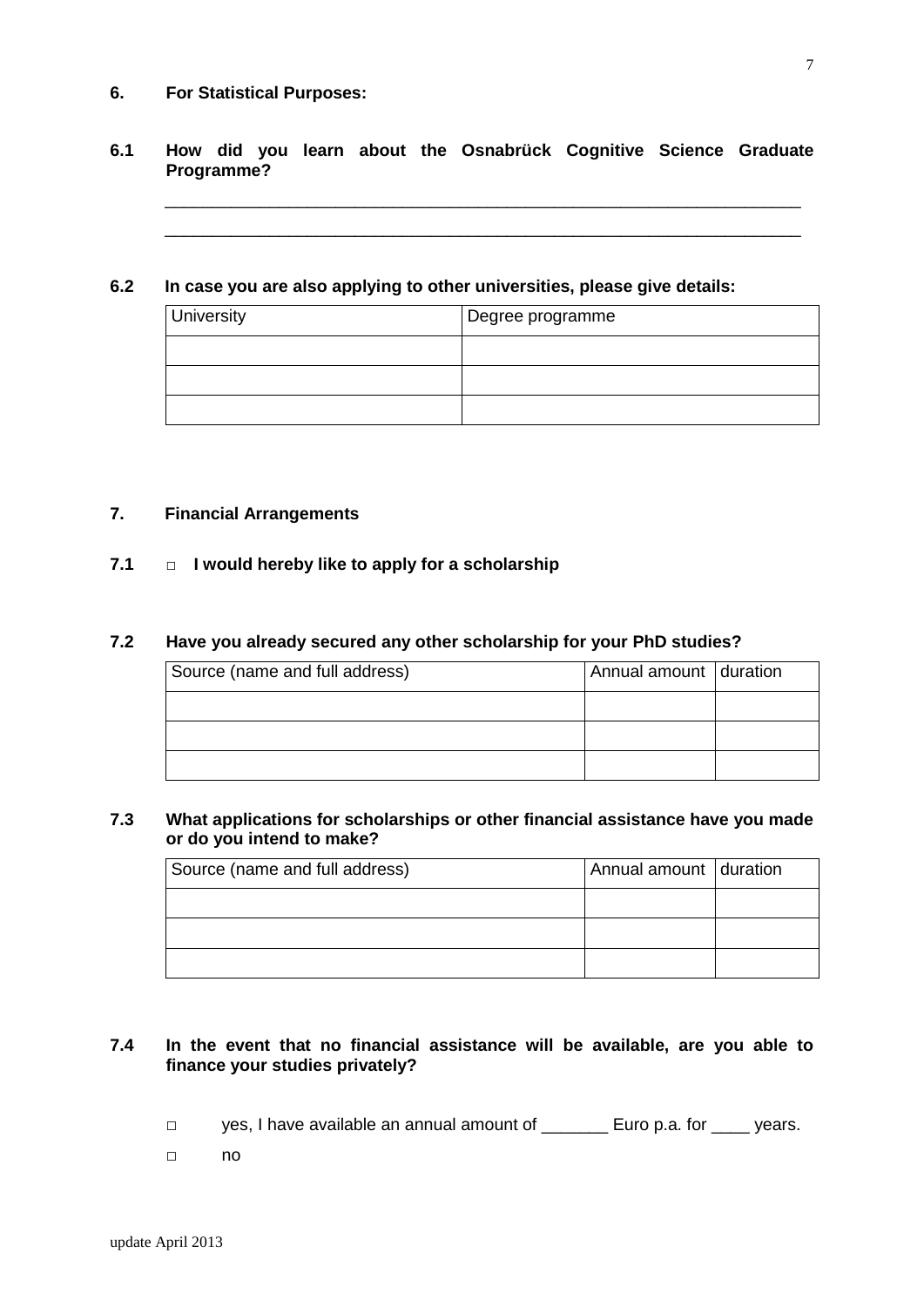# **8. Intended Area of PhD Research**

Please provide a brief description of your intended area of PhD research.